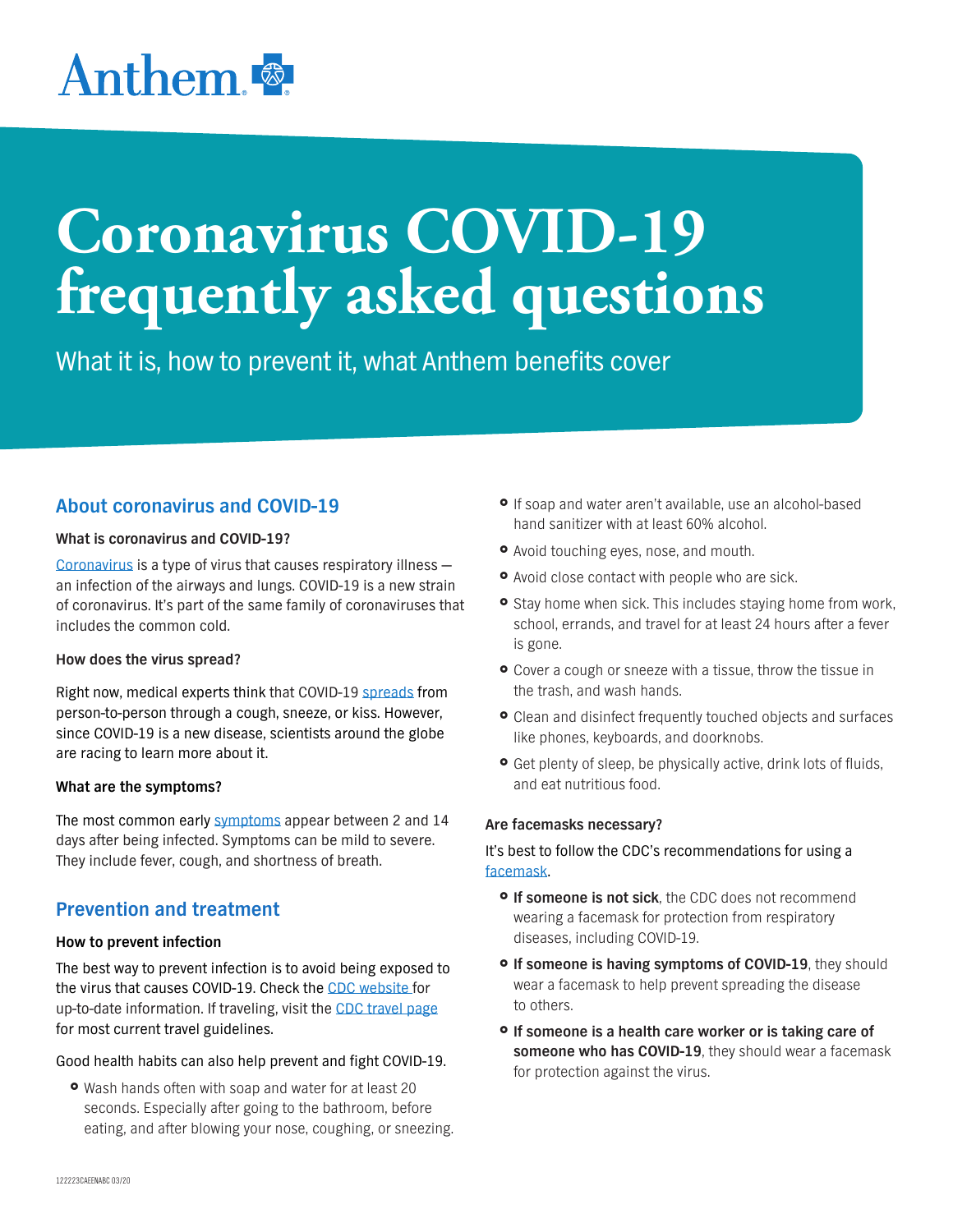#### **What if symptoms are present?**

Individuals should call their doctor if they develop a fever, have a cough, or have difficulty breathing. And let them know if they've been in close contact with a person who has COVID-19, or if they live in or have recently traveled to an area where the virus has spread. If they think they are infected, using telehealth helps to prevent spreading a virus.

#### **Are there any prescription drugs that can be used to treat COVID-19?**

Right now, there are no prescription drugs that are approved to treat this virus. Scientists are working quickly to develop treatment, so we are closely monitoring CDC and World Health Organization (WHO) guidance for updates on the best treatments.

#### **Are there any vaccines available to prevent COVID-19?**

Not yet. Several vaccines are being tested, but they're still in the very early stages of development. After that, they'll need to go through clinical trials to be sure they are both safe and effective before they'd be ready for the public.

## **How Anthem benefits will work**

#### **What services will Anthem benefits cover related to COVID-19 testing and care?**

Anthem health plans will cover the care individuals get if they're diagnosed as having COVID-19, based on their plan's benefits. They'll also cover testing for COVID-19. Members will pay any out-of-pocket expenses their plan requires, unless otherwise determined by state law or regulation.

#### **How much will a COVID-19 test cost?**

If a member gets a test for COVID-19, their cost will depend on their benefit plan. They should expect to pay their usual cost shares. These can include a copay, deductible, and their percentage of the costs, unless otherwise determined by state law or regulation.

#### **Could there be a shortage of medications people take? If so, what would they do?**

Because many drugs we rely on every day are made in China, we are constantly checking the supply of medications available to our members. If we see there could be a shortage of a certain drug, we'll find alternate medications that our members could take for about the same price.

#### **What can people do to make sure they have the drugs they need?**

Our members can get a 90-day supply of their maintenance medications through home delivery pharmacy, as well as select retail pharmacies. See the next question about the 90-day supply for more details

#### **Can my employees get a 90-day supply of their medication?**

Yes. This is a great time to think about changing from a 30-day supply to a 90-day supply of any prescription medicines they take on a regular basis. If your employees don't have a prescription for a 90-day supply, they can talk to their doctor to see if a 90-day supply would work for them. They can even get a 90-day supply through home delivery pharmacy. If your employees have specific questions about the medicine they take, they should call the pharmacy services number on their member ID card.

#### **If there's an epidemic, how will you ensure that the doctors in the Anthem plan can still provide care?**

Anthem is committed to making sure your employees can get the care they need. We're working closely with the doctors and other health care professionals in our plans to prepare for more calls and visits. If your employees' doctors aren't available for some reason, we'll help them find alternate care. Employees can go to **anthem.com/ca** or call the Member Services number on their ID card.

### **What if someone has symptoms?**

They should call their doctor if they develop a fever, have a cough, or have difficulty breathing. And let the doctor know if they've been in close contact with a person known to have COVID-19, or if they live in or have recently traveled to an area where the virus has spread. If they think they're infected, using telehealth helps to prevent spreading a virus.

#### **Are there any prescription drugs that can be used to treat COVID-19?**

Right now, there are no prescription drugs that are approved to treat this virus. Scientists are working quickly to develop treatment, so we are closely monitoring CDC and World Health Organization (WHO) guidance for updates on the best treatments.

#### **Are there any vaccines available to prevent COVID-19?**

Not yet. Several vaccines are being tested, but they're still in the very early stages of development. After that, they'll need to go through clinical trials to be sure they are both safe and effective before they'd be ready for the public.